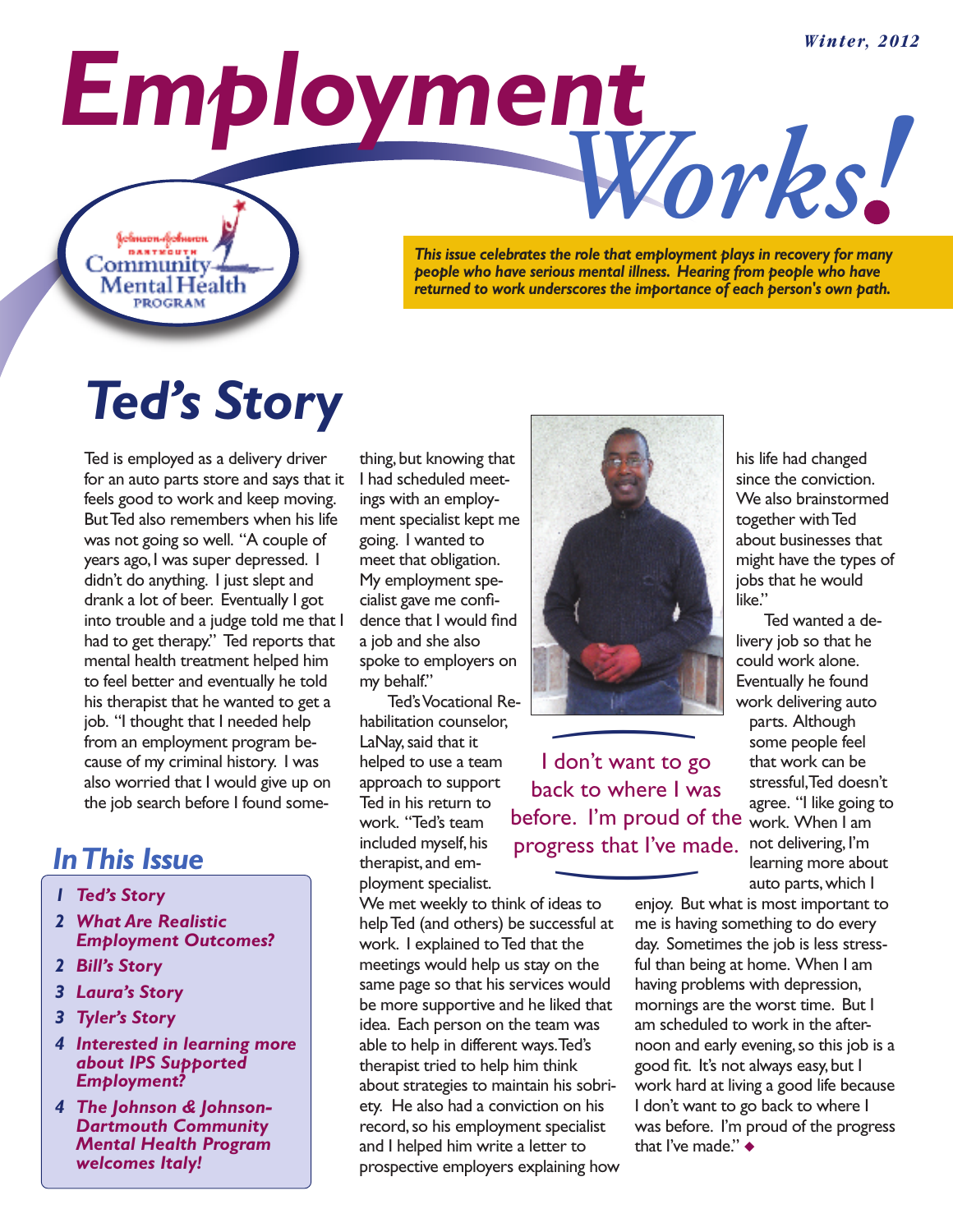### **WhatAre Realistic Employment Outcomes?**

Program leaders in mental health and vocational rehabilitation agencies want to know what are employment benchmarks for people with serious mental illnesses receiving employment services. Benchmarks can be used to characterize levels of program success. Sometimes, benchmarks are defined by opinion leaders. But in this study, benchmarks are defined by employment outcomes from routine mental health settings implementing IPS (individual placement and support).

IPS is a supported employment approach for people with serious mental illnesses that has been validated in 16 randomized controlled trials. Across these studies, IPS achieved a mean competitive employment rate of 62%, compared with 23% for those in traditional vocational services (Drake, Bond & Becker, in press).

To determine benchmarks we used quarterly employment outcome data from IPS programs in 12 states and the District of Columbia participating in a national learning collaborative (i.e., Johnson & Johnson-Dartmouth Community Mental Health Program). Over an 8-year period, quarterly employment outcomes were reported. The number of sites in the collaborative increased gradually over the eight years. The number of people served on a quarterly basis increased from 792 to 9,359 and the number of people who obtained a competitive job (part time or full time) increased from 299 to 3,875. The average quarterly employment rate across all programs was 47%, ranging from 38% to 55%, and declining to 41% during the recent economic recession.

Percentiles were used to determine the benchmark standards. The 25th percentile was a minimum standard, the 50th percentile was used to identify good-functioning programs and the 75th percentile for high-functioning programs. Based on the overall average employment rate for each program, the 25th percentile was 33%, the 50th percentile (median) was 45%, and the 75th percentile was 57%.

Programs with outcomes below 30% are likely in start up or are in need of further training and technical assistance. Mature programs in this category are in need of an external fidelity review to identify areas for program improvement. An employment rate of at least 45% competitive employment is one indication that a program is functioning well. **◆**

Drake,R.E.,Bond,G.R.,& Becker,D.R. *Individual Placement and Support: An Evidence-Based Approach to Supported Employment.* NewYork: Oxford University Press. In Press. Becker, D.R., Drake, R.E., & Bond, G.R. 2011. Benchmark outcomes in supported employment. *American Journal of Psychiatric Rehabilitation*, 14: 1-7.

### *Bill's Story*

For the past couple of years, Bill has been working as a school bus monitor and spending his free time with his family, but a few years ago his life was difficult. "I started feeling like everyone was out to get me and I had a hard time trusting my girlfriend and co-workers." Over time Bill's symptoms got worse and he had to seek treatment in a hospital. "I was hearing voices and thinking that I was in harm's way and that my family was in harm's way. It took about six months before I realized that I was safe. I think treatment from the doctors helped, but so did support from my family and my church. I also think that I just needed time to recover."

"After that I had to find a new place to live and a new job. My employment specialist, Suzanne, told me about the job as a bus monitor. Now my job is to keep the kids safe and under control. I really enjoy working with the kids. Work can be stressful, but it can also improve my mental health. It is really uplifting when my supervisor gives me a compliment."

Suzanne reported that she saw"incredible changes" in Bill after he began working. "Before he got the job, he didn't show much emotion and didn't appear confident. But after he was employed, he seemed happy and excited about what he was doing. Even Bill's physical presentation seemed healthier—he gained a few pounds and had more color."

Bill reports,"It might take some people awhile to get over their illness enough that they feel ready to get back into society. And a person may need to continue to have to deal with this illness over time, but that doesn't mean that the person's life is worse. In some ways it might be better. I'm proud of the fact that I survived a tough situation. **◆**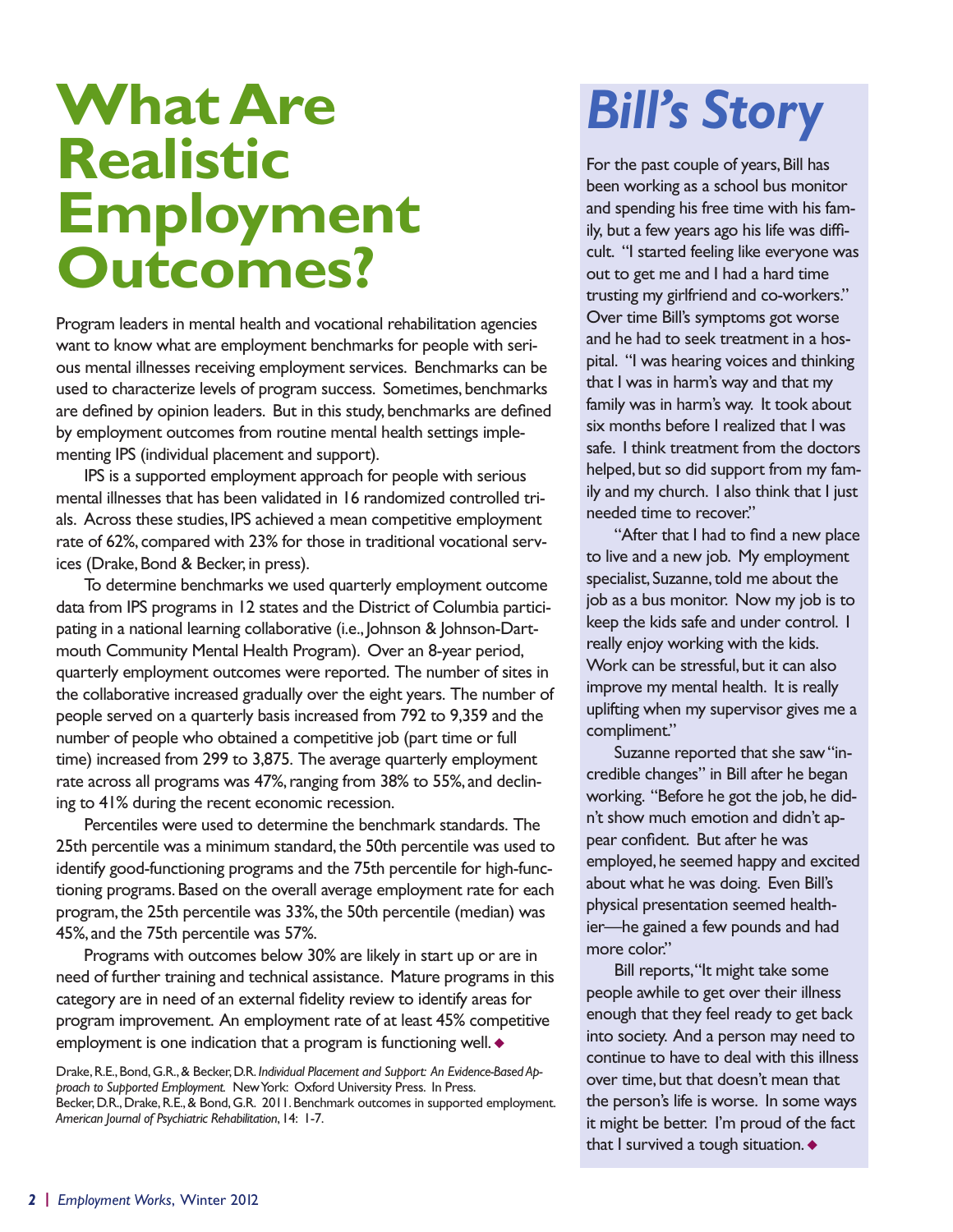# *Laura's Story*

Laura is 35 years old and is from Piacenza (Northern-Italy). Italy has recently joined the Johnson & Johnson-Dartmouth IPS supported employment learning collaborative.



"I entered the IPS program about one year ago.At the very beginning I was a skeptic about the success of this program because of my previous experiences with assistance offered by other organizations. I felt they were minimally interested in persons like me, with a

mental disorder. I have a bipolar disorder."

"In that period of my life, the support of the IPS worker who was sensitive to my problem was just what I needed.Valentina (the IPS worker) helped me to write a good curriculum vita, according to the European regulations and brought out my qualities. She prepared me to face a job interview, and most of all, she helped me to deal with daily problems. Knowing she was with me was a determinant for me. I knew that in every moment there was a person who believed in me and who supported me in case of difficulties and even in case of failure ."

After job searching for a few months, Laura became employed at a restaurant. She is able to perform her job well and was even sent to London for two-weeks to complete a training course.

"I am more conscious and confident in my capabilities as I was able to maintain a job that I found difficult and I was also able to see what was positive about the job. I wish to tell everybody who will enter the IPS project in the future that what is most important is to get back into the working world without being afraid of being inadequate." **◆**

#### **Evidence-based supported employment**

is also known as individual placement and support (IPS).These are the same practices and use the same procedures, scales and approaches.Often the term "supported employment" is used in a generic sense and is not synonymous with evidence-based supported employment or individual placement and support.

## *Tyler's Story*

Since he's gotten a job,Tyler reports that he no longer feels worthless. He's also been able to buy furniture, get dental work done, and has plans to get married at

the end of the month."Mental illness can make it hard to work at times, but I try to push through that. I even have to walk to work some days, four miles each way, but work is really important to me. I feel so much better when I'm working.

I work at a restaurant as a grill cook, but I do a little bit of everything. I work on sauté,on the pas-



tas, I check the plates before they go out to the customers, help with the dishes… I started as a fry cook, but I've since been promoted to sauté cook. My goal is to watch what people do at all of the stations in the restaurant so that I can move up to become a trainer. I love the job. I like working with food and I like the people who work there.

I had been having a hard time getting up and getting motivated to go look for jobs, but my employment specialist came over to my house to talk to me about my goals and what I was interested in doing for work. At that point I told her that I would do anything, but the truth is that food and restaurants is really what I'm good at. She helped me feel more motivated and we went out together to apply for jobs. It didn't take long to find this job. Now my employment specialist stays in touch with me to ask how the job is going and she stops by the restaurant to talk to my boss. I love working with her—I like the extra boost I get from her encouragement.

In my opinion,work is what you make it. I have high anxiety and the restaurant business can be very stressful. There are times that I get upset but I just remember that tomorrow is another day and I don't give up. The good thing about this program is that you don't feel worthless anymore. I'm proud of what I am accomplishing."

Note: Since this story was written,Tyler has achieved his goal of becoming a trainer. He now travels to various restaurants owned by his employer to train new employees. **◆**